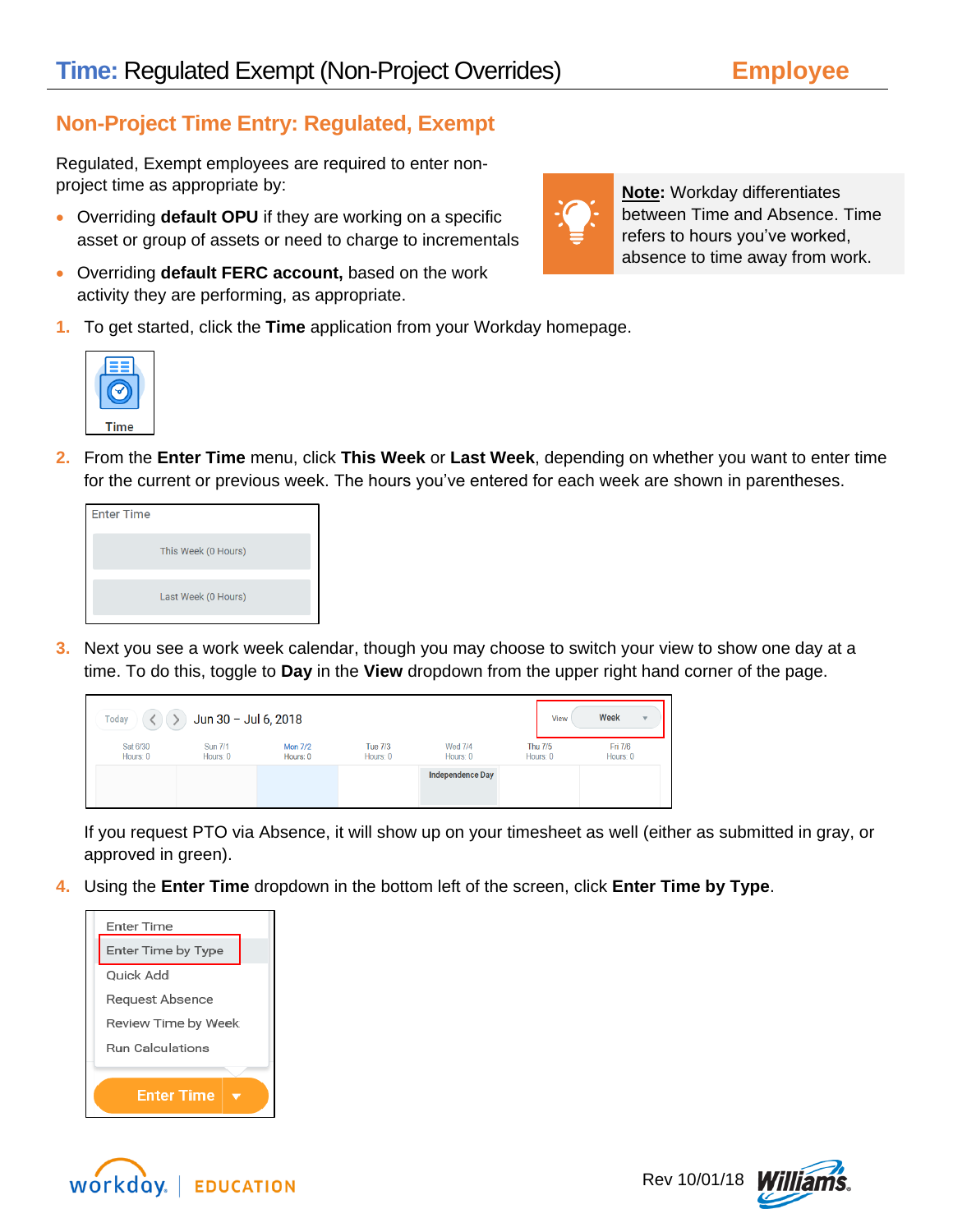**5.** Using the **add** button in the upper left hand corner, you can add various time types.



- **6.** Enter your **Time Types** by selecting from the dropdown menu.
- **7.** To enter time to non-project overrides, select Time Type, then **Time Entry Codes**. Then click **Hours Worked (override default)**.

| Projects                               | $^{+}$                   | <b>Time Type</b>                       |
|----------------------------------------|--------------------------|----------------------------------------|
| Project Plan Tasks<br>Time Entry Codes | $\overline{\phantom{a}}$ | ≔<br>X Hours Worked (Override Default) |

**8.** Select any relevant **worktags**.

| Worktags       |   |
|----------------|---|
| search         | ⋿ |
| Operating Unit |   |
| Activity       |   |

When selecting worktags for a non-project time entry *(Hours Worked: Override Default)*, you should follow the following guidelines:

## **Operating Unit (OPU):**

• If you need to override your default OPU, search for the appropriate OPU by name or description.





**Note**: As there is an extensive list of Operating Units (OPU), it's easiest to search by typing a few of the identifying characteristics. You can search by any aspect of the OPU description (typically an asset or group of assets; e.g. main unit 1 station ## or the OPU number).

 Employees in G&A cost centers typically will not need to override their OPU. If you attempt to do so, you will likely get an error message that the selected OPU is not valid with your cost center upon trying to save the entry.



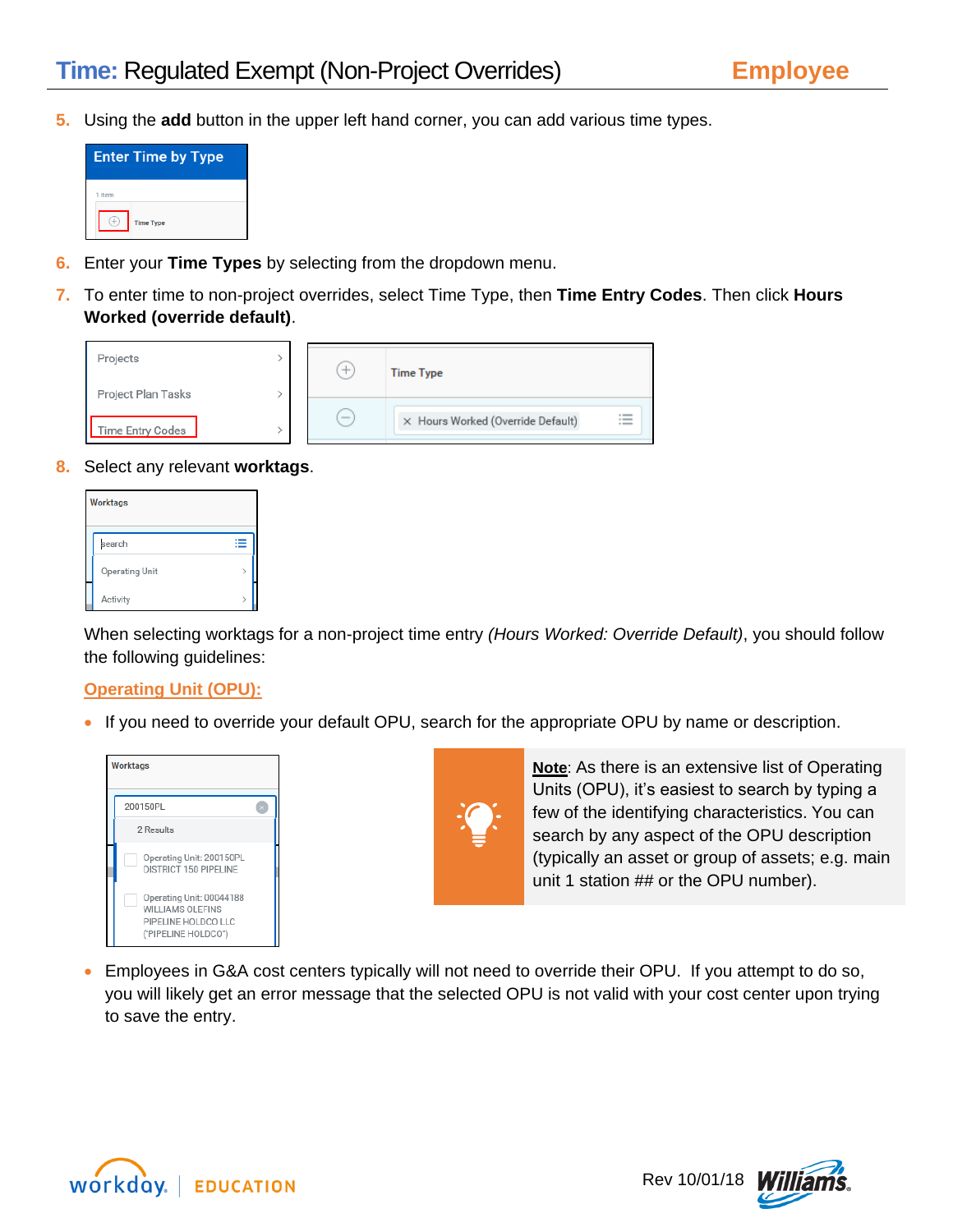## **Activity (O&M employees** *only***):**

 Employees in O&M cost centers may be required to select an Activity in the case of regulated Expense Projects (Transco, NWP, Gulfstream, Cardinal, Pine Needle, Black Marlin, and Discovery Gas Transmission). The activity selected drives which FERC account is tagged to the transaction.

| <b>Worktags</b>                                      |                                                               |   |
|------------------------------------------------------|---------------------------------------------------------------|---|
| X Activity: MAINTAINING<br><b>TRANSMISSION LINES</b> |                                                               | ≔ |
| search                                               |                                                               |   |
| $\leftarrow$ Activity                                |                                                               |   |
| <b>GATHERING LINES</b>                               | Activity: MAINTAINING                                         |   |
|                                                      | Activity: MAINTAINING<br>GATHERING M&R EOUIPMENT              |   |
|                                                      | Activity: MAINTAINING<br><b>GATHERING M&amp;R STRUCTURES</b>  |   |
|                                                      | Activity: MAINTAINING LNG<br>COMPRESSOR EQUIP                 |   |
|                                                      | Activity: MAINTAINING LNG<br><b>FACILITIES SUPV &amp; ENG</b> |   |



**Note**: You do not have the option to override the Company or Cost Center in Workday.

- Employees in G&A cost centers will not have the option to select an Activity.
- For further guidance on work task alignment to Activities, click [here.](http://my.williams.com/depts/enterprise/ent_accounting/Pages/Account-Coding.aspx)
- **11.** It's particularly helpful to use the **Most Recently Used** option or autofill from a prior week. That way, you won't have to search for each code every time.

| <b>Most Recently Used</b> |  |
|---------------------------|--|
| Projects                  |  |
| Project Plan Tasks        |  |
| <b>Time Entry Codes</b>   |  |

**12.** Enter the **hours worked** per OPU and/or Activity on each day.

| Sat, 6/30 | Sun, 7/1 | Mon, 7/2 | Tue, 7/3 | Wed, 7/4 |
|-----------|----------|----------|----------|----------|
| 0         |          | 0        | 8        | ŏ        |

**13.** Click **OK** to save your entries. Note that *saved* time differs from *submitted* time—you will see a "Not Submitted" note next to entries that have not yet been submitted. Once submitted, they will display with a green checkmark.

| Thu 9/20<br>Hours: 8                   |
|----------------------------------------|
| <b>Hours Worked (Override Default)</b> |
| 8 Hours                                |
| <b><i>A</i></b> Not Submitted          |

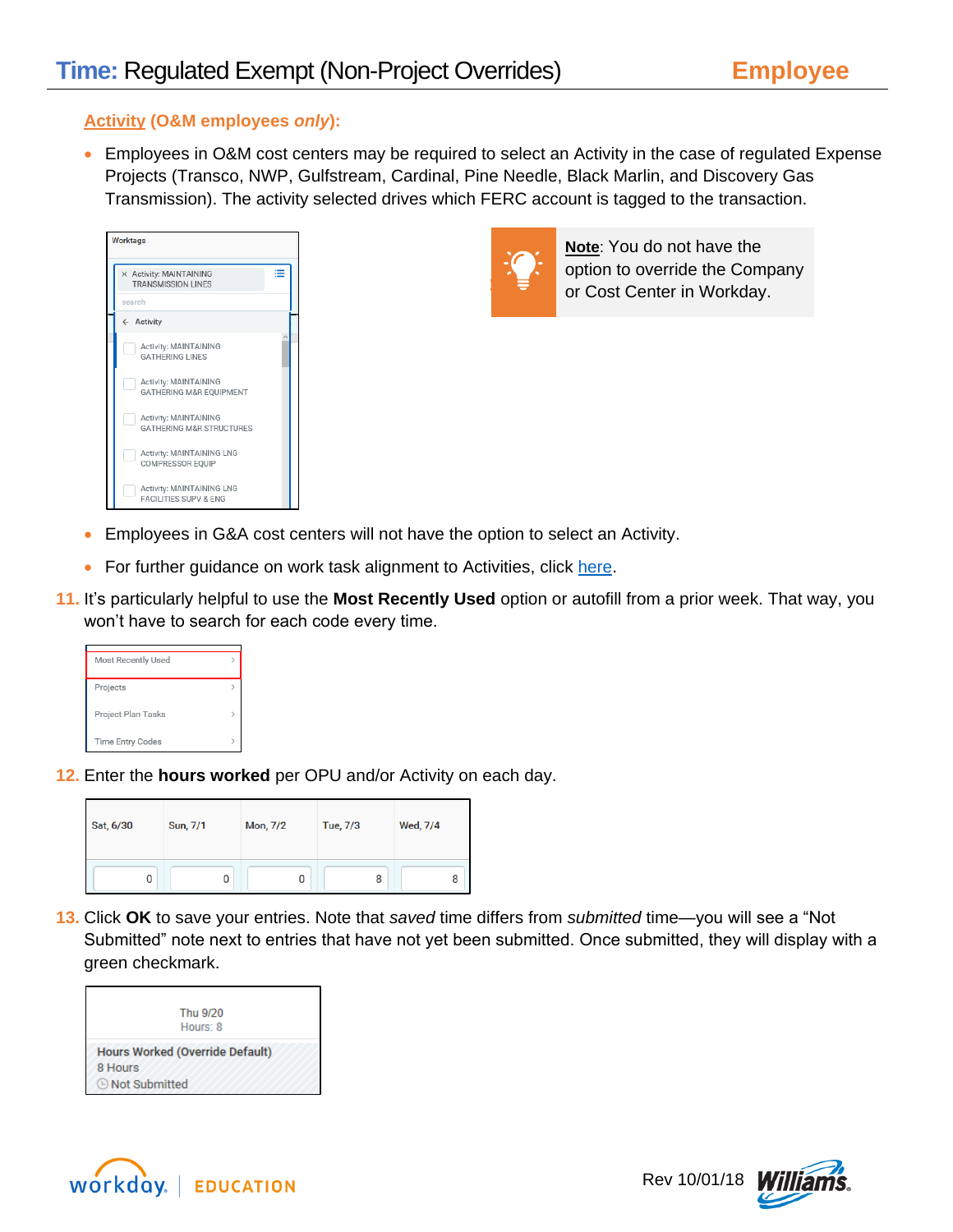**14.** Notice that as you enter time, the upper right corner continues to adjust with the time types in total. This will help you track entered and submitted time.



**15.**Next time you enter time, you can enter time by clicking on the **Enter Time** dropdown in the bottom left of the screen. Click **Auto-fill from Prior Week** or **Quick Add**. Using this method, you'll be able to enter time for multiple days at once in a more simplified view.

| <b>Auto-fill from Prior Week</b> |  |  |  |  |  |
|----------------------------------|--|--|--|--|--|
| Clear                            |  |  |  |  |  |
| <b>Enter Time</b>                |  |  |  |  |  |
| Enter Time by Type               |  |  |  |  |  |
| Ouick Add                        |  |  |  |  |  |
| Request Absence                  |  |  |  |  |  |
| Review Time by Week              |  |  |  |  |  |
| <b>Run Calculations</b>          |  |  |  |  |  |
|                                  |  |  |  |  |  |
| <b>Enter Time</b>                |  |  |  |  |  |



**Note**: You can **Edit** or **Delete** saved entries by clicking on the time blocks from the main calendar view, even after it has been approved. A pop up will appear in which you can make modifications if necessary. To modify any time away from work/time off use the absence application which will update your timesheet. If the entry has already been approved, you will need to re-submit it for approval.

**16.**To use the **Auto-fill from Prior Week** method, use the **Select Week** dropdown to select which week you would like to use to auto-fill your calendar.



**17.**Check whether you would like to **Also copy details and comments**. You must check this box in order to carry forward any project overrides; otherwise, you will have to re-enter them separately.



- **18.**Click **OK** to continue.
- **19.**To use the **Quick Add** method, enter the **Time Type** from the dropdown, filling in additional **Details** (such as **Operating Unit**) where necessary. Then click **Next** to continue.

|                   |                                      |                                  | <b>Details</b>        |                                                   |                                              |
|-------------------|--------------------------------------|----------------------------------|-----------------------|---------------------------------------------------|----------------------------------------------|
| <b>Start Date</b> | 09/15/2018                           |                                  | <b>Activity</b>       | $\times$ OPERATING<br><b>TRANSMISSION</b>         | $\overline{\phantom{a}}$<br>$\sim$<br>$\sim$ |
| <b>End Date</b>   | 09/21/2018                           |                                  |                       | <b>LINES</b>                                      |                                              |
| <b>Time Type</b>  | X Hours Worked (Override<br>Default) | $:=$<br>$\overline{\phantom{a}}$ | <b>Operating Unit</b> | $\times$ 200150PL DISTRICT<br><b>150 PIPELINE</b> | $\overline{\phantom{a}}$<br>$\sim$<br>$-$    |